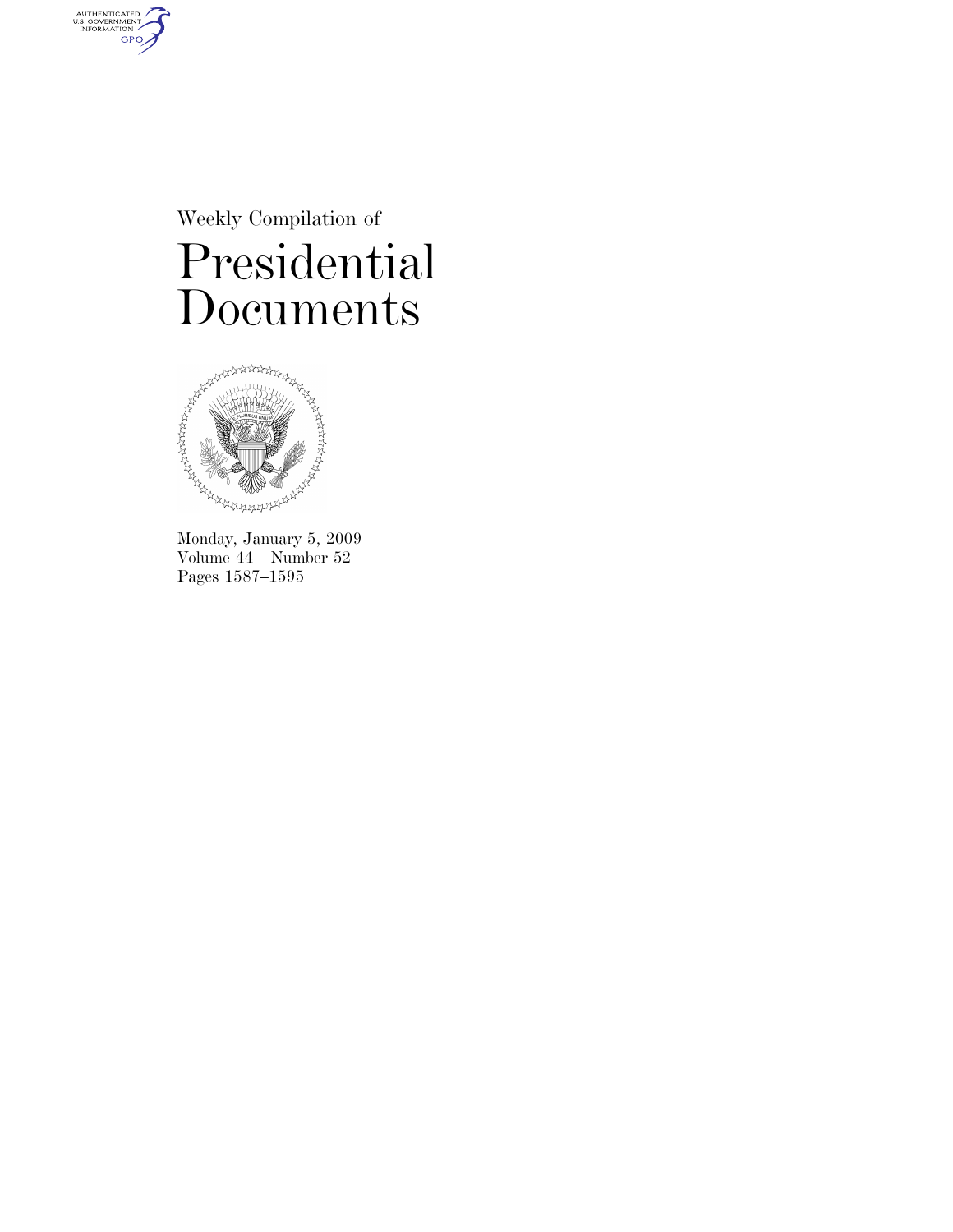# **Contents**

## **Communications to Congress**

Global nuclear security, letter transmitting report—1587

Actions Related to the Protocol Additional to the Agreement Between the United States of America and the International Atomic Energy Agency for the Application of Safeguards in the United States of America, letter certifying—1590

## **Letters and Messages**

New Year's Day, 2009, message—1590

# **Proclamations**

National Mentoring Month—1589

#### **Proclamations**—Continued

- To Extend Duty-Free Treatment for Certain Agricultural Products of Israel and for Other Purposes—1591
- To Implement the United States-Oman Free Trade Agreement—1587

## **Supplementary Materials**

Acts approved by the President—1595 Checklist of White House press releases—

- 1594 Digest of other White House announcements—1593
- Nominations submitted to the Senate—1594

## WEEKLY COMPILATION OF

# PRESIDENTIAL DOCUMENTS

Published every Monday by the Office of the Federal Register, National Archives and Records Administration, Washington, DC 20408, the *Weekly Compilation of Presidential Documents* contains statements, messages, and other Presidential materials released by the White House during the preceding week.

The *Weekly Compilation of Presidential Documents* is published pursuant to the authority contained in the Federal Register Act (49 Stat. 500, as amended; 44 U.S.C. Ch. 15), under regulations prescribed by the Administrative Committee of the Federal Register, approved by the President (37 FR 23607; 1 CFR Part 10).

Distribution is made only by the Superintendent of Documents, Government Printing Office, Washington, DC 20402. The *Weekly Compilation of Presidential Documents* will be furnished by mail to domestic subscribers for \$80.00 per year (\$137.00 for mailing first class) and to foreign subscribers for \$93.75 per year, payable to the Superintendent of Documents, Government Printing Office, Washington, DC 20402. The charge for a single copy is \$3.00 (\$3.75 for foreign mailing).

The *Weekly Compilation of Presidential Documents* is also available on the Internet on the *GPO Access* service at http:// www.gpoaccess.gov/wcomp/index.html.

There are no restrictions on the republication of material appearing in the *Weekly Compilation of Presidential Documents.*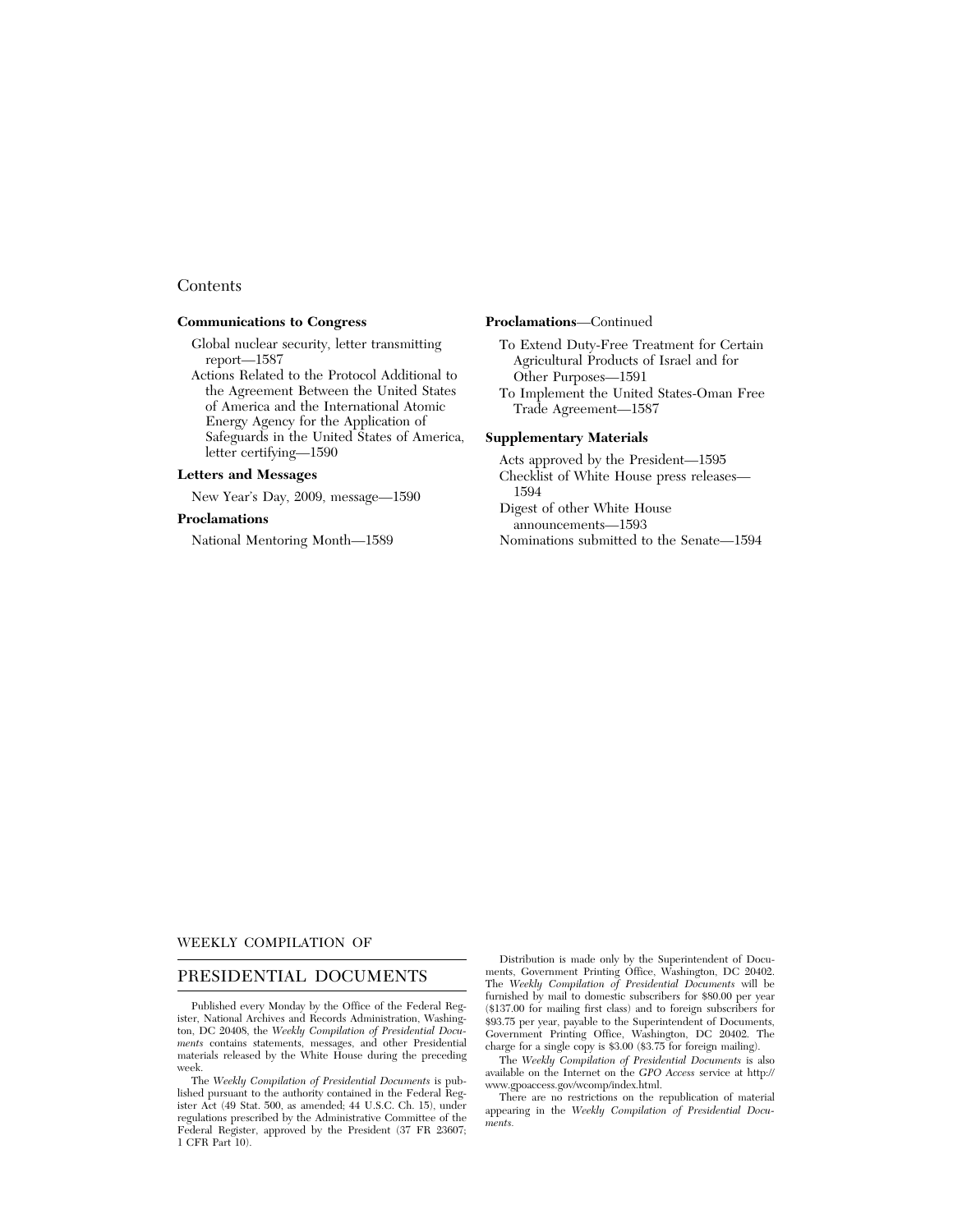# **US GOVERNMENT PRINTING OFFICE**<br>SUPERINTENDENT OF DOCUMENTS<br>Washington DC 20402

OFFICIAL BUSINESS<br>Penalty for private use, \$300

**PRESORTED STANDARD**<br>POSTAGE & FEES PAID<br>CPO<br>PERMIT NO. G-26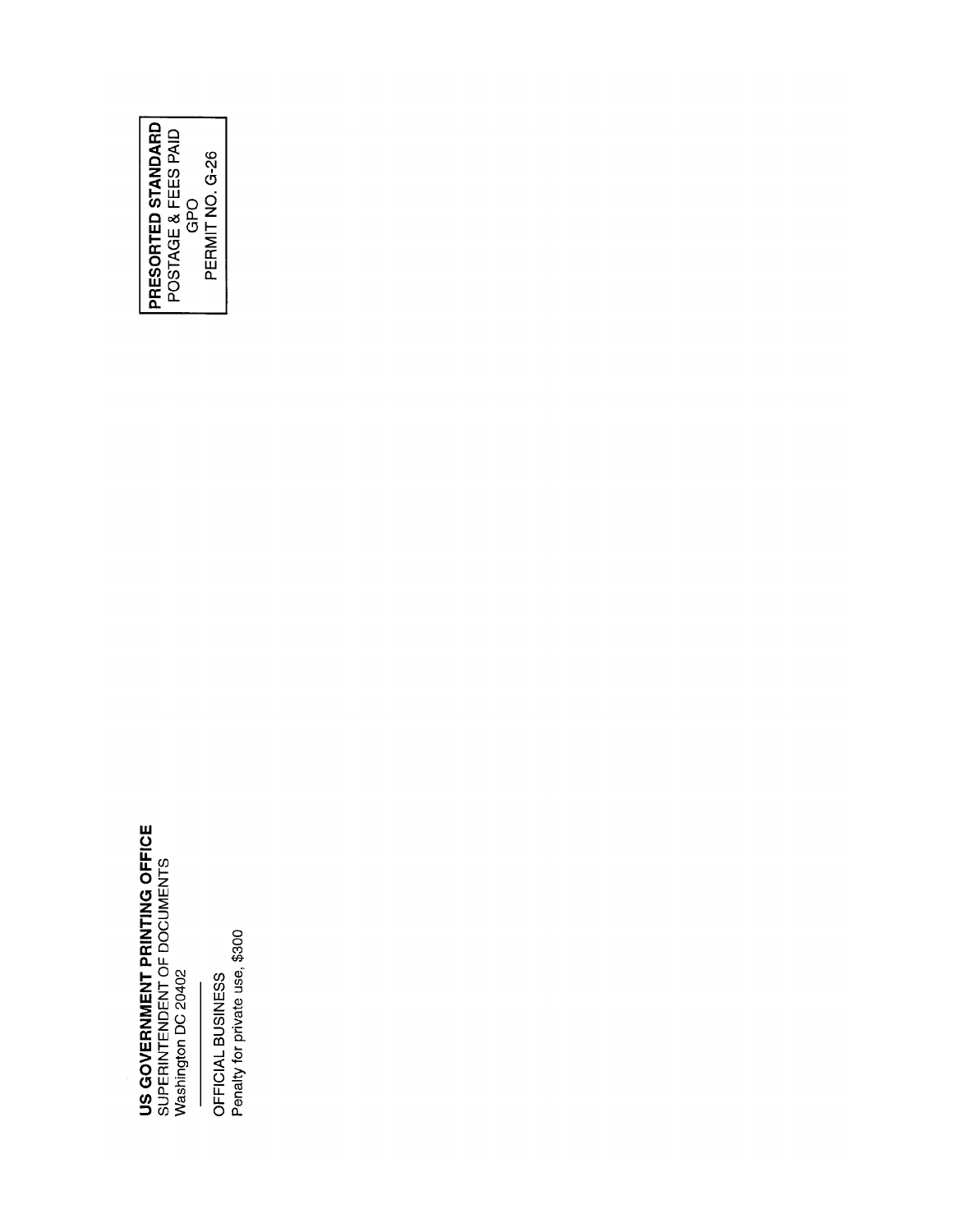# Week Ending Friday, January 2, 2009

# **Letter to Congressional Leaders Transmitting the 2008 Global Nuclear Security Report**

*December 23, 2008* 

## *Dear Madam Speaker: (Dear Mr. President:)*

I am pleased to transmit to the Congress, consistent with the requirements of section 3134 of the National Defense Authorization Act for Fiscal Year 2008 (Public Law 110– 181), the enclosed report entitled, ''The Global Nuclear Security Report 2008.''

This report, compiled by the Departments of State, Defense, and Energy, provides a list of all known sites worldwide containing nuclear weapons, formula quantities of strategic special nuclear material, and related equipment. It also details the United States comprehensive nuclear nonproliferation effort designed to help secure nuclear material, equipment, and expertise worldwide, and cooperation with international partners on this crucial global imperative. The report includes information on program plans and priorities, interagency cooperation, programmatic and budgetary requirements, and international engagement related to this vital national security priority. We have expanded and accelerated our nuclear security and nonproliferation efforts internationally to now include partnerships with over 100 countries worldwide.

I am proud of the significant accomplishments the United States has achieved to help address the risk of nuclear proliferation and secure nuclear materials globally, as outlined in this report.

Sincerely,

## **George W. Bush**

NOTE: Identical letters were sent to Nancy Pelosi, Speaker of the House of Representatives, and Richard B. Cheney, President of the Senate. This letter was released by the Office of the Press Secretary on December 29.

# **Proclamation 8332—To Implement the United States-Oman Free Trade Agreement**

*December 29, 2008* 

*By the President of the United States of America* 

#### *A Proclamation*

1. On January 19, 2006, the United States entered into the United States-Oman Free Trade Agreement (the ''Agreement''). The Congress approved the Agreement in section 101(a) of the United States-Oman Free Trade Agreement Implementation Act (the ''Implementation Act'') (Public Law 109– 283, 120 Stat. 1191) (19 U.S.C. 3805 note).

2. Section 105(a) of the Implementation Act authorizes the President to establish or designate within the Department of Commerce an office that shall be responsible for providing administrative assistance to panels established under chapter 20 of the Agreement.

3. Section 201 of the Implementation Act authorizes the President to proclaim such modifications or continuation of any duty, such continuation of duty-free or excise treatment, or such additional duties, as the President determines to be necessary or appropriate to carry out or apply Articles 2.3, 2.5, 2.6, 3.2.8, and 3.2.9, and the schedule of duty reductions with respect to Oman set forth in Annex 2–B of the Agreement.

4. Consistent with section  $201(a)(2)$  of the Implementation Act, Oman is to be removed from the enumeration of designated beneficiary developing countries eligible for the benefits of the Generalized System of Preferences (GSP) on the date the Agreement entered into force. Further, consistent with section 604 of the Trade Act of 1974, as amended (the ''1974 Act'') (19 U.S.C. 2483), I have determined that other technical and conforming changes to the Harmonized Tariff Schedule of the United States (HTS) are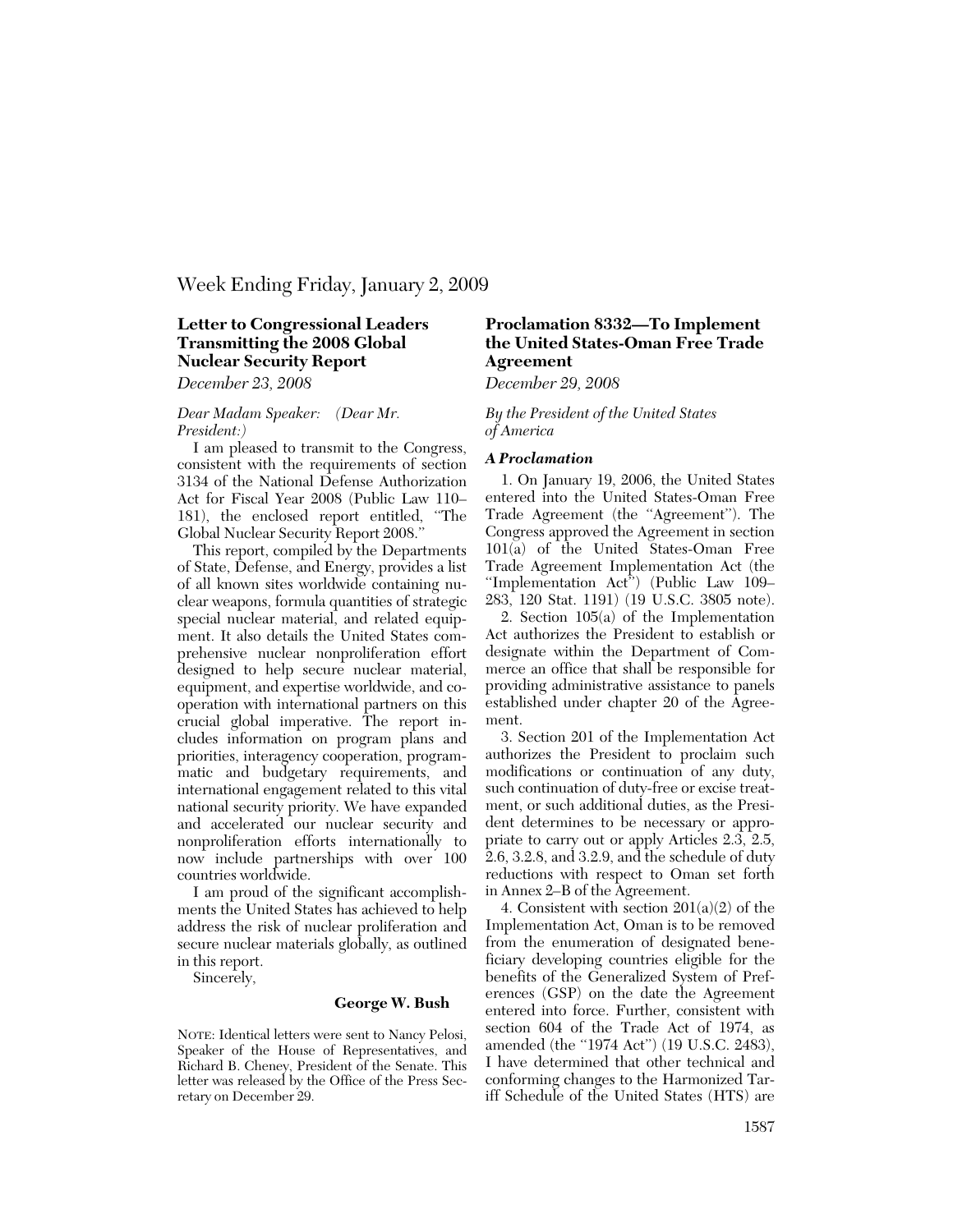necessary to reflect that Oman is no longer eligible to receive the benefits of the GSP.

5. Section 202 of the Implementation Act sets forth certain rules for determining whether a good is an originating good for the purpose of implementing preferential tariff treatment provided for under the Agreement. I have decided that it is necessary to include these rules of origin, together with particular rules applicable to certain other goods, in the HTS.

6. Section 204 of the Implementation Act authorizes the President to take certain enforcement actions relating to trade with Oman in textile and apparel goods.

7. Subtitle B of title III of the Implementation Act authorizes the President to take certain actions in response to a request by an interested party for relief from serious damage or actual threat thereof to a domestic industry producing certain textile or apparel articles.

8. Executive Order 11651 of March 3, 1972, as amended, established the Committee for the Implementation of Textile Agreements (CITA), consisting of representatives of the Departments of State, the Treasury, Commerce and Labor, and the Office of the United States Trade Representative, with the representative of the Department of Commerce as Chairman, to supervise the implementation of textile trade agreements. Consistent with section 301 of title 3, United States Code, when carrying out functions vested in the President by statute and assigned by the President to CITA, the officials collectively exercising those functions are all to be officers required to be appointed by the President with the advice and consent of the Senate.

9. Section 604 of the 1974 Act, as amended, authorizes the President to embody in the HTS the substance of relevant provisions of that Act, or other Acts affecting import treatment, and of actions taken thereunder, including the removal, modification, continuance, or imposition of any rate of duty or other import restriction.

**Now, Therefore, I, George W. Bush,**  President of the United States of America, acting under the authority vested in me by the Constitution and the laws of the United States of America, including but not limited

to section 604 of the 1974 Act; sections 105(a), 201, 202, and 204, and subtitle B of title III, of the Implementation Act; and section 301 of title 3, United States Code, and having made the determination under section 101(b) of the Implementation Act necessary for the exchange of notes, do hereby proclaim:

(1) In order to provide generally for the preferential tariff treatment being accorded under the Agreement, to set forth rules for determining whether goods imported into the customs territory of the United States are eligible for preferential tariff treatment under the Agreement, to provide certain other treatment to originating goods of Oman for the purposes of the Agreement, to provide tariff-rate quotas with respect to certain originating goods of Oman, to reflect Oman's removal from the enumeration of designated beneficiary developing countries for purposes of the GSP, and to make technical and conforming changes in the general notes to the HTS, the HTS is modified as set forth in Annex I of Publication 4050 of the United States International Trade Commission, entitled, *Modifications to the Harmonized Tariff Schedule of the United States Implementing the United States-Oman Free Trade Agreement* (Publication 4050), which is incorporated by reference into this proclamation.

(2) In order to implement the initial stage of duty elimination provided for in the Agreement and to provide for future staged reductions in duties for originating goods of Oman for purposes of the Agreement, the HTS is modified as provided in Annex II of Publication 4050, effective on the dates specified in the relevant sections of such publication and on any subsequent dates set forth for such duty reductions in that publication.

(3) The amendments to the HTS made by paragraphs (1) and (2) of this proclamation shall be effective with respect to goods entered, or withdrawn from warehouse for consumption, on or after the relevant dates indicated in Annex II of Publication 4050.

(4) The Secretary of Commerce is authorized to exercise my authority under section 105(a) of the Implementation Act to establish or designate an office within the Department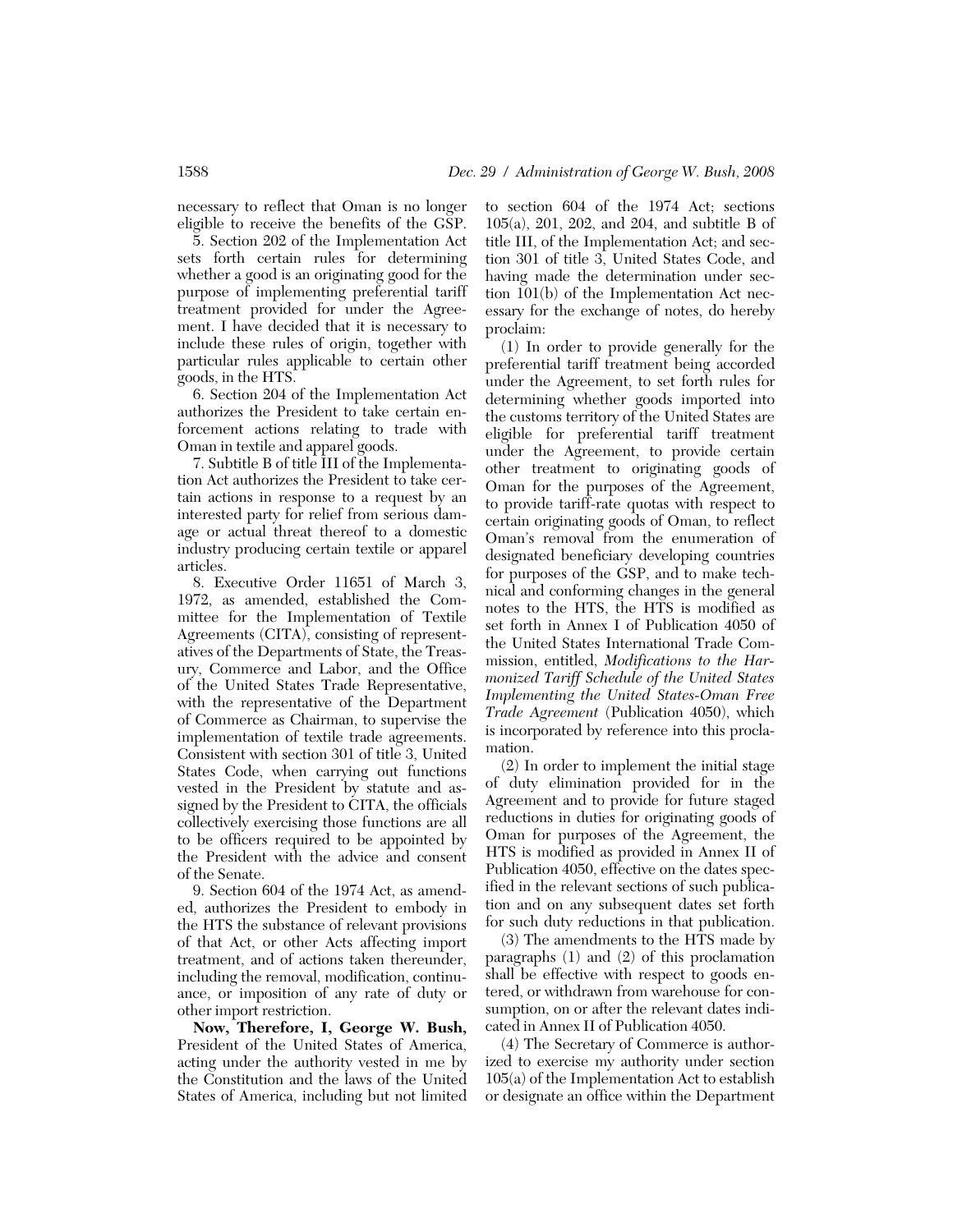of Commerce to carry out the functions set forth in that section.

(5) The CITA is authorized to exercise my authority under section 204 of the Implementation Act to exclude textile and apparel goods from the customs territory of the United States; to determine whether an enterprise's production of, and capability to produce, goods are consistent with statements by the enterprise; to find that an enterprise has knowingly or willfully engaged in circumvention; and to deny preferential tariff treatment to textile and apparel goods.

(6) The CITA is authorized to exercise the functions of the President under subtitle B of title III of the Implementation Act to review requests, and to determine whether to commence consideration of such requests; to cause to be published in the *Federal Register*  a notice of commencement of consideration of a request and notice seeking public comment thereon; to determine whether imports of an Omani textile or apparel article are causing serious damage, or actual threat thereof, to a domestic industry producing an article that is like, or directly competitive with, the imported article; and to provide relief from imports of an article that is the subject of such a determination.

(7) All provisions of previous proclamations and Executive Orders that are inconsistent with the actions taken in this proclamation are superseded to the extent of such inconsistency.

**In Witness Whereof,** I have hereunto set my hand this twenty-ninth day of December, in the year of our Lord two thousand eight, and of the Independence of the United States of America the two hundred and thirty-third.

# **George W. Bush**

[Filed with the Office of the Federal Register, 8:45 a.m., December 30, 2008]

NOTE: This proclamation was published in the *Federal Register* on December 31.

# **Proclamation 8333—National Mentoring Month, 2009**

*December 30, 2008* 

*By the President of the United States of America* 

## *A Proclamation*

During National Mentoring Month, we recognize the millions of individuals who dedicate themselves to making a difference in the lives of others, and we underscore our commitment to supporting these soldiers in America's armies of compassion.

Every day across our great Nation, men and women of many different backgrounds work to inspire our next generation of leaders. By sharing their time and experiences, mentors help instill important values that encourage America's youth to set high goals and achieve their dreams. Mentors demonstrate that the strength of our Nation lies in the hearts and souls of our citizens and that a positive influence in someone's life helps them secure a more hopeful future.

My Administration has been committed to building a culture of service, citizenship, and responsibility. Through the Mentoring Children of Prisoners program, volunteers help provide consistent guidance and support so that these children can lead lives of opportunity and achievement. The USA Freedom Corps is strengthening mentoring opportunities in America and spreading a message of hope across our Nation. The Helping America's Youth initiative, led by First Lady Laura Bush, motivates caring adults to connect with youth to help them to grow up to be responsible and successful adults. By working together, we can enrich the lives of our next generation and continue a legacy of kindness and encouragement.

I appreciate our Nation's mentors and all those who contribute to their community by helping to change a child's life. For more information on volunteering to be a mentor, visit volunteer.gov. During National Mentoring Month, we honor the many Americans who have touched the lives of others with their compassion, and we reflect on their efforts toward building a stronger and brighter future for all.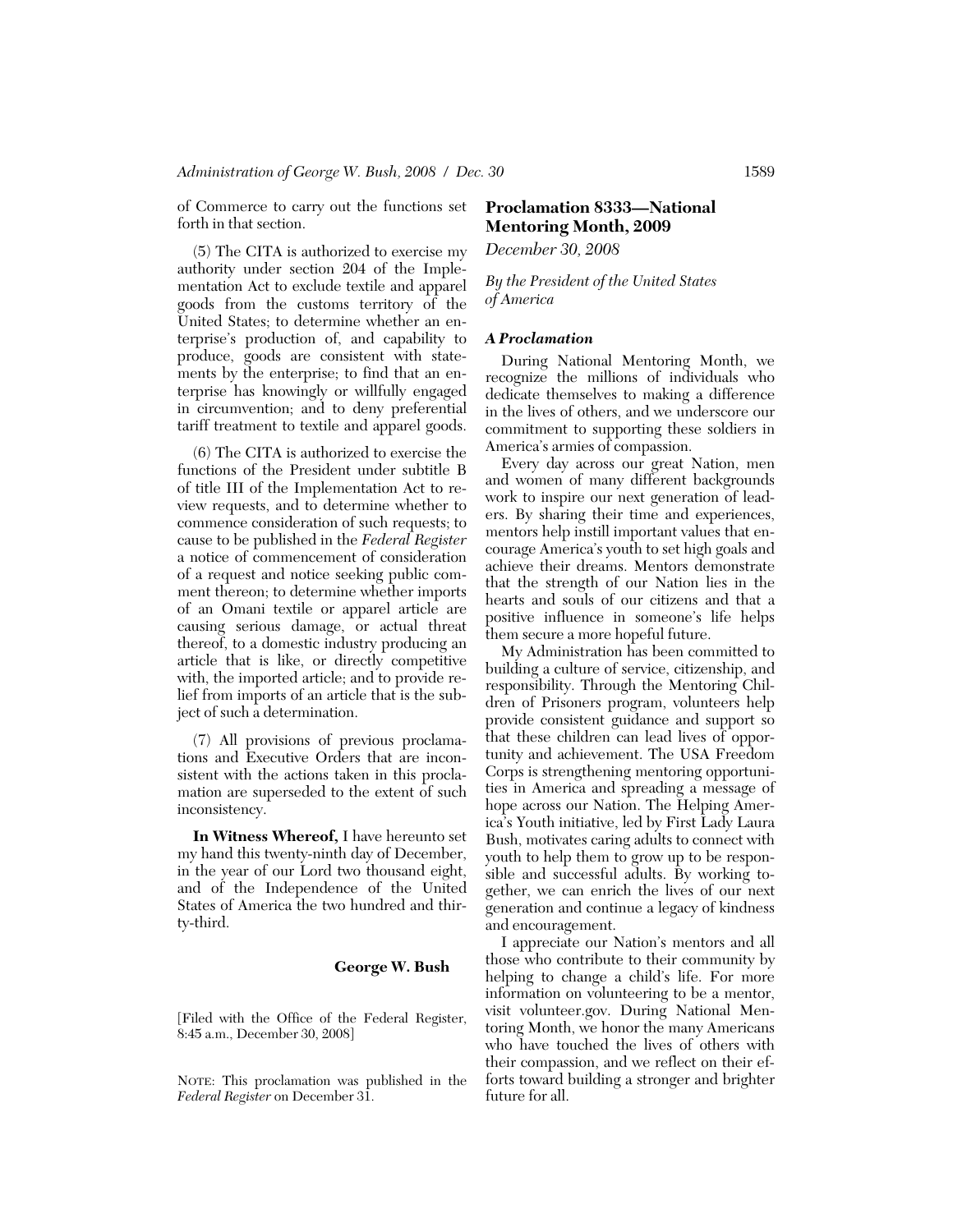**Now, Therefore, I, George W. Bush,**  President of the United States of America, by virtue of the authority vested in me by the Constitution and laws of the United States, do hereby proclaim January 2009 as National Mentoring Month. I call upon the people of the United States to recognize the importance of mentoring, to look for opportunities to serve as mentors in their communities, and to observe this month with appropriate activities and programs.

**In Witness Whereof,** I have hereunto set my hand this thirtieth day of December, in the year of our Lord two thousand eight, and of the Independence of the United States of America the two hundred and thirty-third.

# **George W. Bush**

[Filed with the Office of the Federal Register, 8:45 a.m., January 6, 2009]

NOTE: This proclamation will be published in the *Federal Register* on January 7.

**Letter to Congressional Leaders Certifying Actions Related to the Protocol Additional to the Agreement Between the United States of America and the International Atomic Energy Agency for the Application of Safeguards in the United States of America** 

*December 30, 2008* 

*Dear* is a set of the Protocol Additional I have considered the Protocol Additional to the Agreement between the United States of America and the International Atomic Energy Agency for the Application of Safeguards in the United States of America, with Annexes, signed at Vienna on June 12, 1998 (the ''U.S.-IAEA Additional Protocol'') (T. Doc. 107–7), along with the views, recommendations, and statements of all interested executive branch agencies. In accordance with the first condition of the March 31, 2004, Senate resolution of advice and consent to ratification of the U.S.- IAEA Additional Protocol, I hereby certify that not later than 180 days after the deposit of the United States instrument of ratification:

- 1. all necessary regulations will be promulgated and will be in force regarding the use of the National Security Exclusion under Article 1.b of the U.S.-IAEA Additional Protocol, and such regulations shall be made in accordance with the principles developed for the application of the National Security Exclusion;
- 2. the managed access provisions of Articles 7 and 1.c of the U.S.-IAEA Additional Protocol shall be implemented in accordance with the appropriate and necessary interagency guidance and regulation regarding such access; and
- 3. the necessary security and counterintelligence training and preparation will have been completed for any declared locations of direct national security significance.

In accordance with the second condition of the March 31, 2004, Senate resolution of advice and consent to ratification of the U.S.- IAEA Additional Protocol, I hereby certify that the necessary site vulnerability assessments regarding activities, locations, and information of direct national security significance to the United States will be completed not later than 180 days after the deposit of the United States instrument of ratification for the initial United States declaration to the International Atomic Energy Agency under the U.S.-IAEA Additional Protocol.

Sincerely,

# **George W. Bush**

NOTE: Identical letters were sent to Ike Skelton, chairman, and Duncan Hunter, ranking member, House Committee on Armed Services; Howard L. Berman, chairman, and Ileana Ros-Lehtinen, ranking member, House Committee on Foreign Affairs; Carl Levin, chairman, and John McCain, ranking member, Senate Committee on Armed Services; and Joseph R. Biden, Jr., chairman, and Richard G. Lugar, ranking member, Senate Committee on Foreign Relations.

# **Message on the Observance of New Year's Day, 2009**

*December 31, 2008* 

New Year's Day is an opportunity to remember the events of the past and look forward with hope to the year ahead.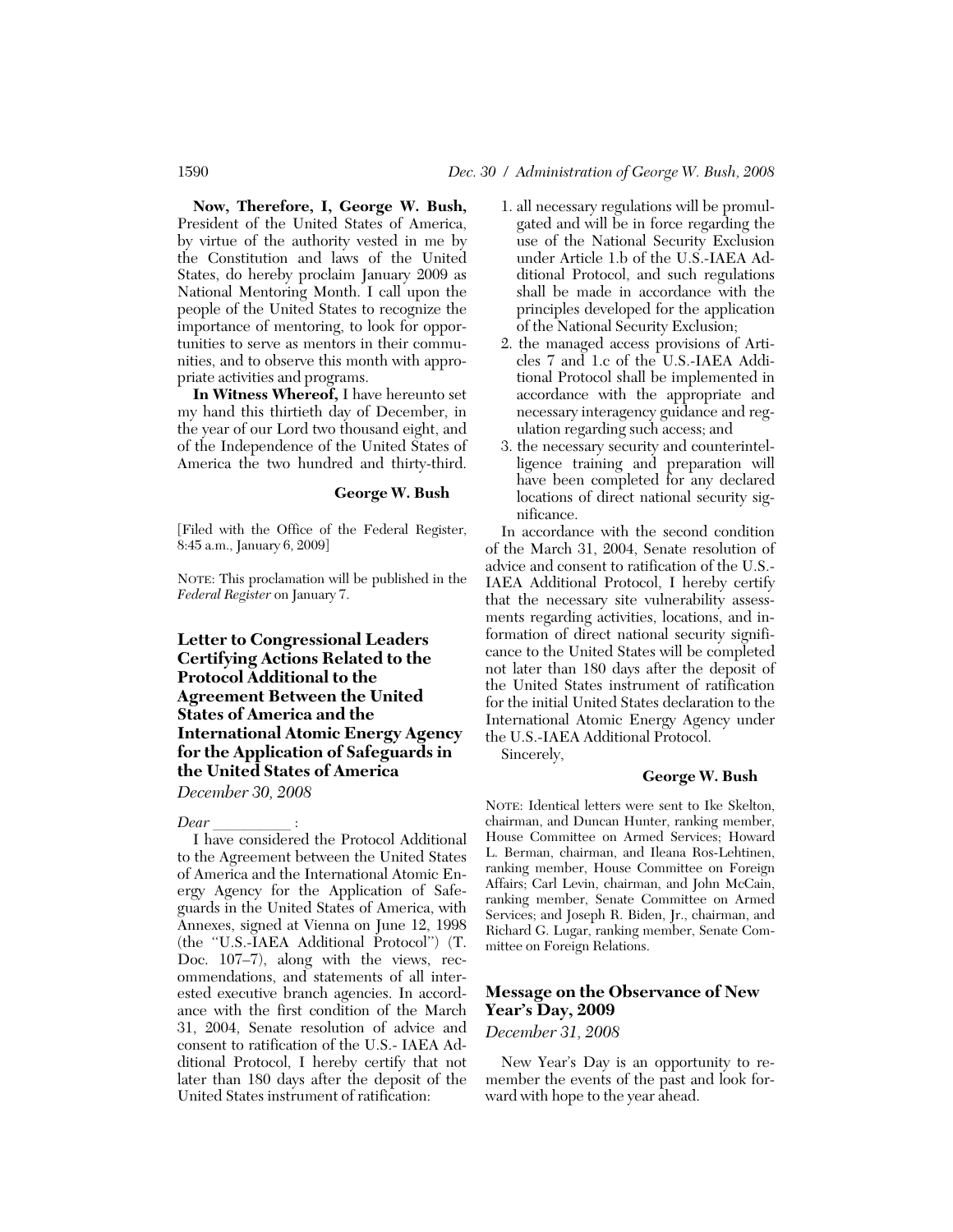This New Year is an exciting time for our country, as the peaceful transfer of power is one of the hallmarks of a true democracy. We are preparing to welcome a new President into office, and we celebrate in a spirit of unity: one Nation, under God, with liberty and justice for all.

As my time in office comes to a close, I thank the American people for trusting me with the honor of serving our great country. It has been a tremendous privilege, and together we have accomplished a great deal. Among other things, we have advanced the cause of human freedom; we have strengthened our military and our Nation's security; we have empowered parents to demand educational excellence for their children; and we have revolutionized the fight against poverty, corruption, and the scourge of disease around the world.

Earlier this year, I promised that I would sprint to the finish of my time as President. We are working hard to keep that promise. Despite the challenges we face, nothing encourages me more than the character of the American people, whose acts of courage and service sustain our free society and make this the greatest country on Earth.

Laura and I send our best wishes for a happy New Year. May God bless you, and may God continue to bless America.

#### **George W. Bush**

NOTE: An original was not available for verification of the content of this message.

# **Proclamation 8334—To Extend Duty-Free Treatment for Certain Agricultural Products of Israel and for Other Purposes**

*December 31, 2008* 

# *By the President of the United States of America*

#### *A Proclamation*

1. On April 22, 1985, the United States and Israel entered into the Agreement on the Establishment of a Free Trade Area between the Government of the United States of America and the Government of Israel (USIFTA), which the Congress approved in

the United States-Israel Free Trade Area Implementation Act of 1985 (the ''USIFTA Act'') (19 U.S.C. 2112 note).

2. In order to maintain the general level of reciprocal and mutually advantageous concessions with respect to agricultural trade with Israel, on July 27, 2004, the United States entered into an agreement with Israel concerning certain aspects of trade in agricultural products during the period January 1, 2004, through December 31, 2008 (the "2004 Agreement"). The 2004 Agreement reflects an effort by the United States and Israel to address, through 2008, their continuing differences over the meaning of certain provisions in the USIFTA governing access for U.S. agricultural products to Israel's market.

3. Section 4(b) of the USIFTA Act provides that, whenever the President determines that it is necessary to maintain the general level of reciprocal and mutually advantageous concessions with respect to Israel provided for by the USIFTA, the President may proclaim such withdrawal, suspension, modification, or continuance of any duty, or such continuance of existing duty-free or excise treatment, or such additional duties as the President determines to be required or appropriate to carry out the USIFTA.

4. In Proclamation 7826 of October 4, 2004, consistent with the 2004 Agreement, I proclaimed modifications to the Harmonized Tariff Schedule of the United States (HTS) to provide duty-free access into the United States through December 31, 2008, for specified quantities of certain agricultural products of Israel.

5. On December 10, 2008, the United States entered into an agreement with Israel to extend the period that the 2004 Agreement is in force through December 31, 2009, to allow additional time for the two governments to conclude an agreement to replace the 2004 Agreement.

6. Pursuant to section 4(b) of the USIFTA Act, I have determined that it is necessary, in order to maintain the general level of reciprocal and mutually advantageous concessions with respect to Israel provided for by the USIFTA, to provide duty-free access into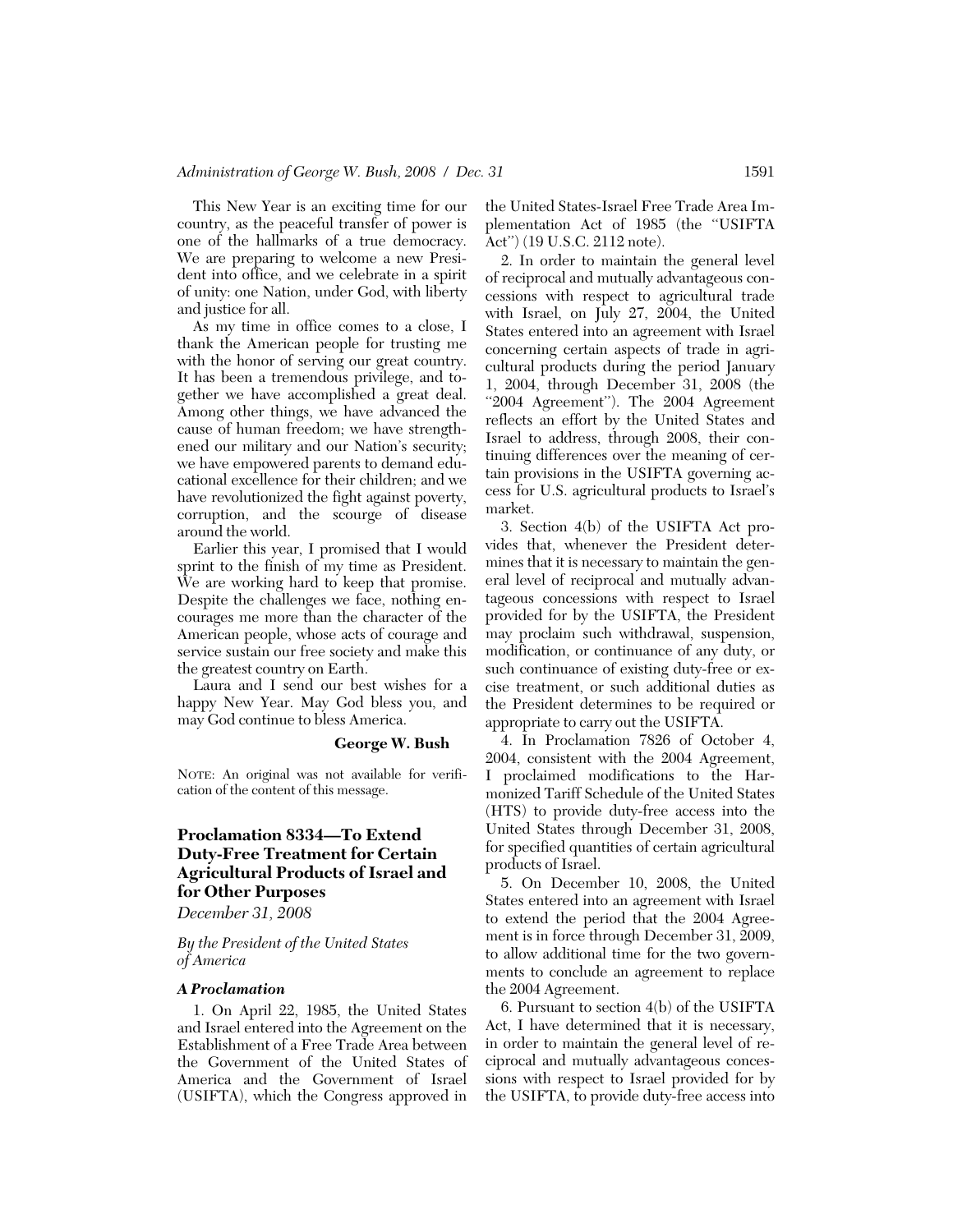the United States through the close of December 31, 2009, for specified quantities of certain agricultural products of Israel.

7. On June 6, 2003, the United States and Chile entered into the United States-Chile Free Trade Agreement (USCFTA). The Congress approved the USCFTA in section 101(a) of the United States-Chile Free Trade Agreement Implementation Act (the "USCFTA Act")  $(19 \text{ U.S.C. } 3805 \text{ note})$ . In Proclamation 7746 of December 30, 2003, I proclaimed the tariff treatment called for under the USCFTA.

8. Section 201(b) of the USCFTA Act authorizes the President, subject to the consultation and layover requirements of section 103(a) of the USCFTA Act, to proclaim such modifications to the staging of duty treatment set forth in Annex 3.3 of the USCFTA as the United States may agree to with Chile, as the President determines to be necessary or appropriate to maintain the general level of reciprocal and mutually advantageous concessions with respect to Chile provided for by the USCFTA.

9. On November 26, 2008, the United States entered into an agreement with Chile that includes an accelerated schedule of duty elimination under the USCFTA for specific originating goods of Chile. The consultation and layover requirements of section 103(a) of the USCFTA Act with respect to the accelerated schedule of duty elimination were satisfied as of November 8, 2008.

10. Pursuant to section 201(b) of the USCFTA Act, I have determined that modifications hereinafter proclaimed of rates of duties on originating goods of Chile are necessary or appropriate to maintain the general level of reciprocal and mutually advantageous concessions with respect to Chile provided for by the USCFTA and to carry out the agreement with Chile on an accelerated schedule of duty elimination for specific originating goods of Chile.

11. On May 18, 2004, the United States and Australia entered into the United States-Australia Free Trade Agreement (USAFTA). The Congress approved the USAFTA in section 101(a) of the United States-Australia Free Trade Agreement Implementation Act (the "USAFTA Act") (19 U.S.C. 3805 note). In Proclamation 7857 of December 20, 2004,

I proclaimed the rules of origin called for under the USAFTA.

12. Section 203(o) of the USAFTA Act authorizes the President, subject to the consultation and layover requirements of section 104 of the USAFTA Act, to proclaim such modifications to the rules of origin as are necessary to implement an agreement with Australia pursuant to article 4.2.5 of the USAFTA.

13. On October 10, 2008, the United States entered into an agreement with Australia pursuant to article 4.2.5 of the USAFTA to amend the USAFTA rule of origin for certain yarns of viscose rayon fiber. The consultation and layover requirements of section 104 of the USAFTA Act with respect to the proposed modification of the USAFTA rules of origin were satisfied as of December 24, 2008.

14. Section 604 of the Trade Act of 1974, as amended (the "1974 Act") (19 U.S.C. 2483), authorizes the President to embody in the HTS the substance of relevant provisions of that Act, or other acts affecting import treatment, and of actions taken thereunder.

**Now, Therefore, I, George W. Bush,**  President of the United States of America, acting under the authority vested in me by the Constitution and the laws of the United States of America, including section 4 of the USIFTA Act, section  $201(b)$  of the USCFTA Act, section 203(o) of the USAFTA Act, section 604 of the 1974 Act, and section 301 of title 3, United States Code, do proclaim that:

(1) In order to implement U.S. tariff commitments under the 2004 Agreement through December 31, 2009, the HTS is modified as provided in Annex I to this proclamation.

- $(2)(a)$  The modifications to the HTS made by Annex I to this proclamation shall be effective with respect to goods that are the product of Israel and are entered, or withdrawn from warehouse for consumption, on or after January 1, 2009.
- (b) The provisions of subchapter VIII of chapter 99 of the HTS, as modified by Annex I to this proclamation, shall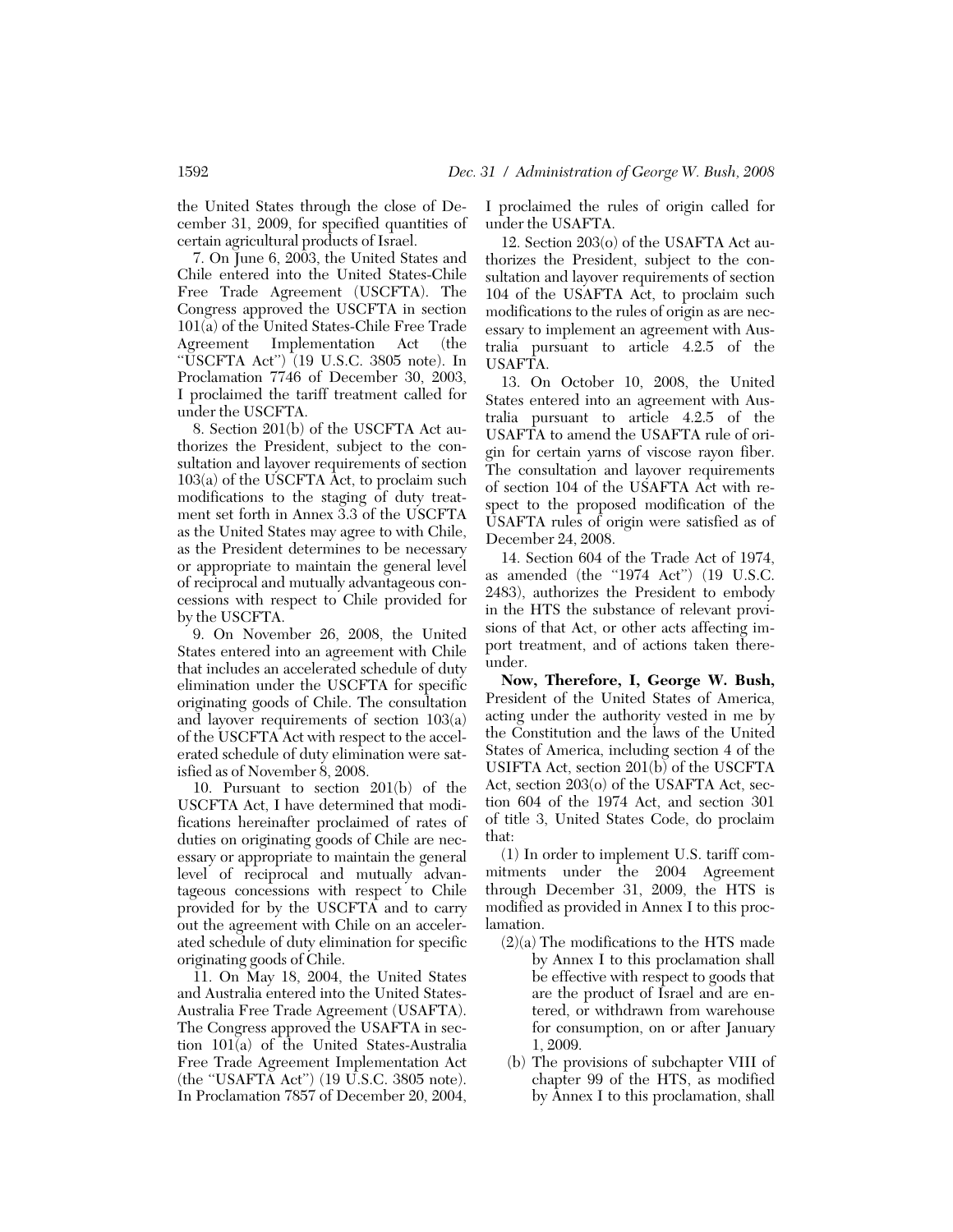continue in effect through December 31, 2009.

(3) In order to provide for an accelerated schedule of duty elimination for specific originating goods of Chile, the tariff treatment set forth in the HTS is modified as provided in Annex II to this proclamation.

(4) The modifications made to the HTS by Annex II to this proclamation shall be effective with respect to goods entered, or withdrawn from warehouse for consumption, on or after January 1, 2009.

(5) In order to implement the agreement with Australia to change the USAFTA rules of origin for certain yarns of viscose rayon fiber, the HTS is modified as provided in Annex III to this proclamation.

(6) The modifications made to the HTS by Annex III to this proclamation shall enter into effect on the date that the United States Trade Representative announces in a notice published in the *Federal Register* that Australia has completed its applicable domestic procedures to give effect to the agreement to change the USAFTA rules of origin for certain yarns of viscose rayon fiber and shall be effective with respect to originating goods of Australia entered, or withdrawn from warehouse for consumption, on or after the date indicated in the notice.

(7) Any provisions of previous proclamations and Executive Orders that are inconsistent with the actions taken in this proclamation are superseded to the extent of such inconsistency.

**In Witness Whereof,** I have hereunto set my hand this thirty-first day of December, in the year of our Lord two thousand eight, and of the Independence of the United States of America the two hundred and thirty-third.

# **George W. Bush**

[Filed with the Office of the Federal Register, 8:45 a.m., January 6, 2009]

NOTE: This proclamation and its attached annexes will be published in the *Federal Register* on January 7.

# **Digest of Other White House Announcements**

The following list includes the President's public schedule and other items of general interest announced by the Office of the Press Secretary and not included elsewhere in this issue.

# *December 25*

In the morning, at Camp David, MD, the President had an intelligence briefing.

## *December 26*

In the morning, the President had an intelligence briefing. Later, he and Mrs. Bush traveled to the Bush Ranch in Crawford, TX.

# *December 27*

In the morning, the President had an intelligence briefing.

During the day, the President had a telephone conversation with King Abdallah bin Abd al-Aziz Al Saud of Saudi Arabia to discuss the situation in the Middle East.

# *December 29*

In the morning, the President had a telephone conversation with King Abdullah II of Jordan to discuss the situation in the Middle East. He then had an intelligence briefing. Later, he participated in a video teleconference with Vice President Dick Cheney, White House Chief of Staff Joshua B. Bolten, and National Security Adviser Stephen J. Hadley to discuss the situation in the Middle East and U.S. efforts to help reach a ceasefire.

## *December 30*

In the morning, the President had an intelligence briefing. He then had a video teleconference with Vice President Dick Cheney, White House Chief of Staff Joshua B. Bolten, and National Security Adviser Stephen J. Hadley to discuss the situation in the Middle East. Later, he had a telephone conversation with President Mohamed Hosni Mubarak of Egypt to discuss the situation in the Middle East.

Later in the morning, the President had separate telephone conversations with President Mahmoud Abbas (Abu Mazen) and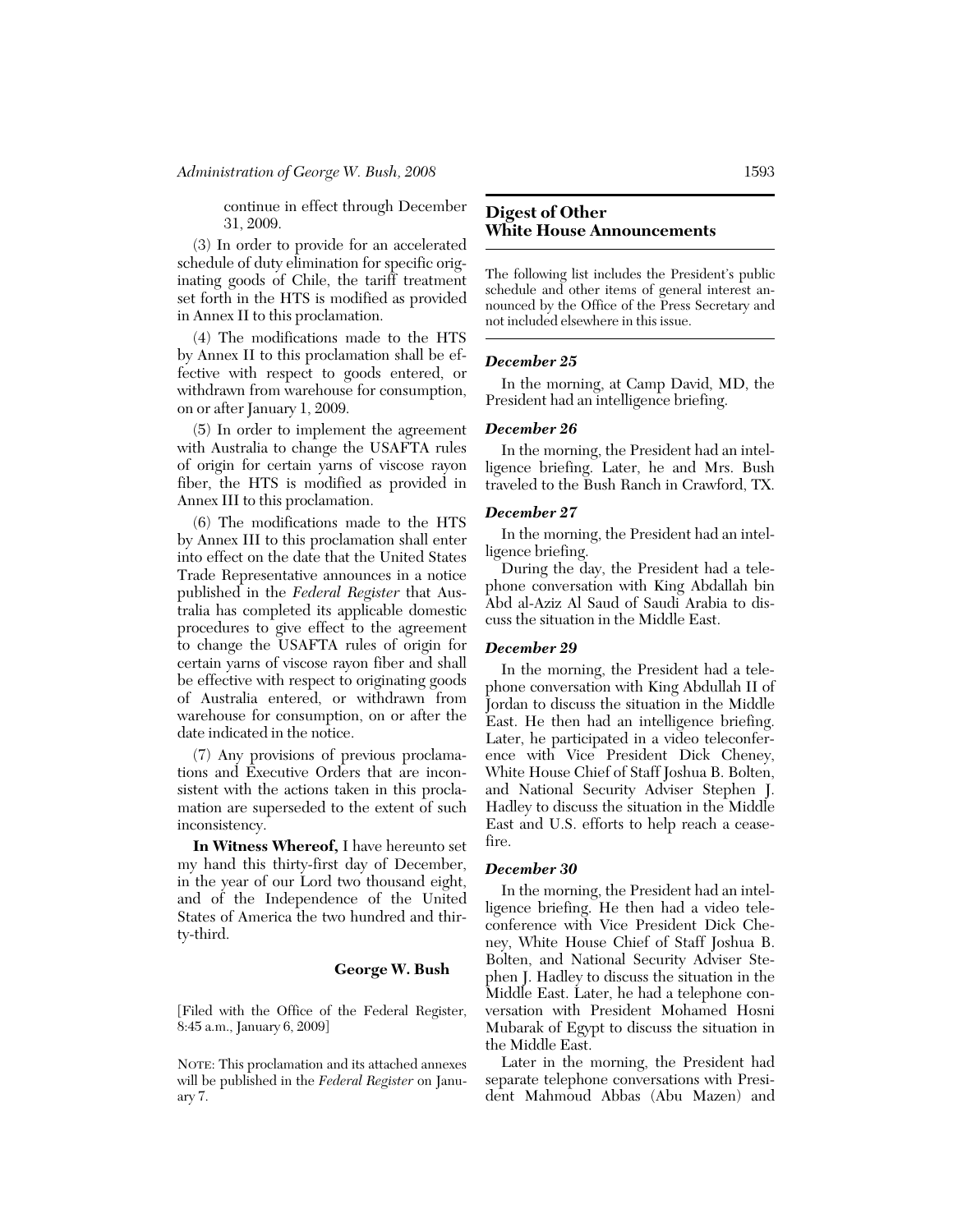Prime Minister Salam Fayyad of the Palestinian Authority to discuss the situation in the Middle East and their efforts to reach a ceasefire as well as U.S. humanitarian aid to the region.

During the day, the President had a telephone conversation with Secretary of State Condoleezza Rice to discuss the situation in the Middle East.

# *December 31*

In the morning, the President had an intelligence briefing. Later, he had a telephone conversation with Prime Minister Ehud Olmert of Israel to discuss the situation in the Middle East. He then had separate telephone conversations with Prime Minister Manmohan Singh of India and President Asif Ali Zardari of Pakistan to discuss the Mumbai terrorist attacks investigation and India-Pakistan relations.

The White House announced that the President will welcome First Vice President of the Government of National Unity of Sudan and President of Southern Sudan Salva Kiir Mayardit to the White House on January 5, 2009.

# *January 1*

In the morning, the President had an intelligence briefing.

In the afternoon, the President and Mrs. Bush returned to Washington, DC.

During the day, the President had a telephone conversation with President-elect Barack Obama.

# *January 2*

In the morning, the President had an intelligence briefing.

The White House announced that the President and Mrs. Bush will host Secretary-General Ban Ki-moon of the United Nations and his wife, Yoo (Ban) Soon-taek, for lunch at the White House on January 6, 2009.

The President declared a major disaster in New Hampshire and ordered Federal aid to supplement State and local recovery efforts in the area struck by a severe winter storm beginning on December 11 and continuing.

# **Nominations Submitted to the Senate**

NOTE: No nominations were submitted to the Senate during the period covered by this issue.

# **Checklist of White House Press Releases**

The following list contains releases of the Office of the Press Secretary that are neither printed as items nor covered by entries in the Digest of Other White House Announcements.

# *Released December 29*

Transcript of a press briefing by National Security Council Press Secretary Gordon **Johndroe** 

## *Released December 30*

Transcript of a press briefing by National Security Council Press Secretary Gordon Johndroe

## *Released December 31*

Transcript of a press briefing by National Security Council Press Secretary Gordon Johndroe

Statement by the Deputy Press Secretary: President Bush to Meet with Salva Kiir, First Vice President of the Government of National Unity of Sudan and President of the Government of Southern Sudan

#### *Released January 2*

Transcript of a press briefing by National Security Council Press Secretary Gordon Johndroe

Statement by the Deputy Press Secretary: The President and Mrs. Bush's Lunch with the United Nations Secretary-General and Mrs. Ban Soon-taek

Statement by the Press Secretary on disaster assistance to New Hampshire